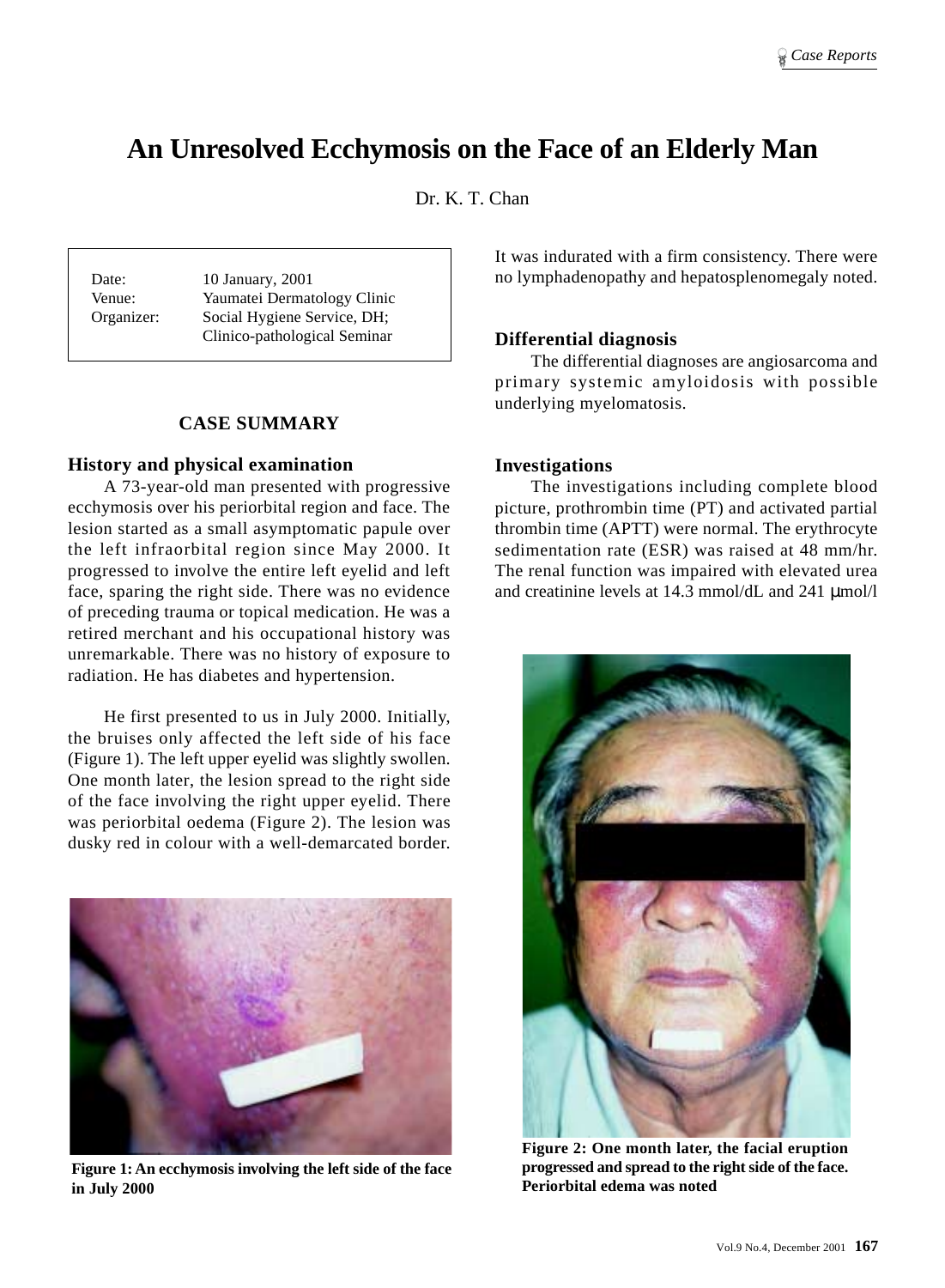respectively. The liver function test showed a raised alkaline phosphatase at 138 U/l and γ-glutamyl transpeptidase (GGT) at 131 U/l. ANF titre was elevated at 1/120. The immunoglobulin pattern (IgG, IgA and IgM) was normal. There was no Bence Jones protein detected in the urine. Chest X-ray was normal.

Four skin biopsies were performed at different stages of the condition. The first biopsy was performed in July 2000 and was reported to be heliodermatitis (solar elastotic syndrome) with no evidence of malignancy. A second biopsy was carried out at the end of August, which was suspicious but inconclusive for angiosarcoma. In view of the inconclusive reports, a third biopsy was done and sent overseas for second opinion. It reported that the lesion consisted of angulated vascular channels lined by a monolayer of hyper-chromatic endothelial cells. There was striking collagen dissection which was highlighted by CD31 immuno-staining in some areas. There were considerable nuclei atypia in one or two foci which showed more solid dissecting pattern. The histology of this atypical vascular proliferation was most consistent with angiosarcoma. Close follow-up and further biopsy were advised to confirm the diagnosis. Finally, a fourth biopsy was done in December which confirmed the diagnosis of angiosarcoma.

## **Diagnosis**

The dermatopathological diagnosis was angiosarcoma.

#### **Management and subsequent course**

Once the pathologist reported that the lesion was highly suspicious of angiosarcoma, the patient was referred to the Oncology Unit for management and work-up. Unfortunately, he refused radiotherapy and defaulted follow-up. He consulted dermatologists in the private sector and received repeated courses of intramuscular injections of unknown nature. He claimed that the injections reduce the facial swelling but gave him a hypertensive crisis. He also visited local Chinese herbalists and took several courses of Chinese herbal remedies. The patient was seen again in our clinic in December 2000. The ecchymosis had spread to the other side of the face involving the right eyelid and face. A hard nodule appeared over the inner canthus of the right eye (Figure 3). The fourth biopsy was taken at this site.

## **REVIEW ON ANGIOSARCOMA**

## **Definition and epidemiology**

Angiosarcoma is a rare malignant vascular tumour with a uniformly poor prognosis. Pathologically it comprised of two entities: haemangiosarcoma and lymphangiosarcoma. It only accounts for 2% of all soft tissue sarcomas.<sup>1</sup> It has been estimated that angiosarcoma only represented 0.1% of head and neck malignancies<sup>2</sup> and less than  $1\%$  of all cancers.<sup>1</sup> It usually affects the elderly but may occur in young adults especially at risky sites. There is a male preponderance. Factors that have been postulated to increase the risk of developing angiosarcoma are: chronic lymphoedema, post-irradiation, environmental toxins such as thorotrast used in angiography in the past, vinyl chloride used in industry, insecticides in agriculture, anabolic steroids and synthetic oestrogens.<sup>1</sup> The recent speculation about the association between angiosarcoma and human herpes virus type 8 is controversial.

# **Clinical features**

Angiosarcoma may present in three main forms: an enlarging bruise, a blue-black nodule and a nonhealing ulcer.<sup>2</sup> Its main site of predilection is head and neck, followed by the upper face. Rare cases have been reported to occur at the maxilla, mandible, pharynx, tongue and larynx.<sup>2</sup> Chronic lymphoedema and places which have been irradiated previously may predispose the occurrence of angiosarcoma. Angiosarcoma may be easily mistaken with cellulitis, ecchymosis secondary to trauma, and haemangioma. Delay in diagnosis is not uncommon.



**Figure 3: A hard nodule was seen over the inner canthus of the right eye in December 2000**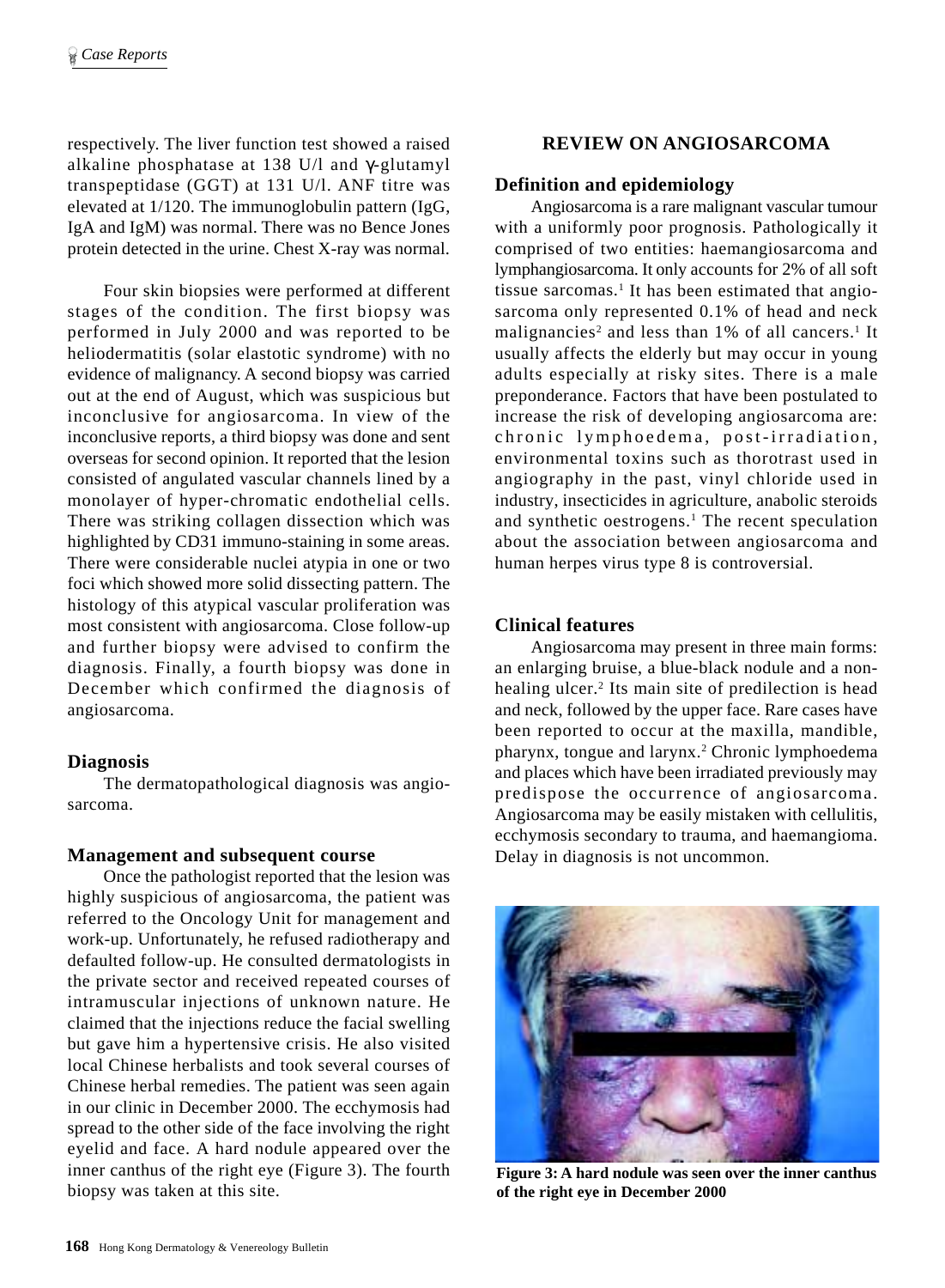#### **Management**

The management of angiosarcoma should be a combined effort involving dermatologist, histopathologist and oncologist. The treatment should be carried out in a specialized centre which has considerable experience in managing patients suffered from this kind of condition. Since angiosarcoma has a high mortality, the treatment plan, prognosis, possible complications and side effects of treatment should be discussed with the patient and their relatives.

Due to the rarity of angiosarcoma, optimal management of angiosarcoma has not been defined. The three treatment modalities are surgery, radiotherapy and chemotherapy. These treatment modalities can be used alone or in combination with one another.

Small resectable lesion had been managed by surgery alone but there is a high rate of local recurrence. For surgery combined with chemotherapy, a series reported by Mark et al showed that only five of 36 (14%) patients remained disease free.<sup>1</sup> Of the remainder, 27 (87%) patients recurred locally and 11 (35.5%) with distant metastasis. In the same study, radiotherapy together with chemotherapy only rendered 1 out of 9 patients (11.1%) disease free.<sup>1</sup> Combination of surgery and radiotherapy improved disease free state by 43% compared with surgery alone  $(13\%)$ .<sup>1</sup>

However, not all reported series could reproduce the same favourable outcome of combining surgery with radiotherapy. Hodgkinson et al from Mayo clinic reported that only two of 13 patients (15.4%) were free of disease after surgery and radiotherapy.<sup>3</sup> In another oncology centre in MD Anderson Cancer Center, Houston, Maddox reported that two of six patients were rendered disease free after surgery and radiotherapy (33.3%).4 Holden et al noted that five of 13 patients (38.5%) treated with radiotherapy alone were disease free.<sup>5</sup> Nonetheless, combination of surgery and radiotherapy is still the treatment of choice for most of the diagnosed lesion of angiosarcoma.

Recently, a number of systemic chemotherapeutic agents have been used to treat angiosarcoma. They include vinorelbine, doxorubicin, ifosamide, isotretinoin

with interferon<sup>1</sup> and paclitaxel.<sup>6</sup> None of these agents were tested with double-blinded, randomized controlled trials. Most of them had only been reported in retrospective case analysis or isolated case reports. This limited their clinical applications.

Systemic paclitaxel (Taxol) had been shown some promising prospect in the treatment of angiosarcoma. Fata et al reviewed their series of nine patients suffered with this disease being treated with paclitaxel over seven years. Three different regimens of paclitaxel were used:6

- 1. Paclitaxel 250 mg/m2 was administered as a continuous infusion over 24 hours every three weeks. Prophylactic G-CSF was administered at 5 µg/kg.
- 2. Paclitaxel  $175 \text{ mg/m}^2$  was administered as a threehour infusion every three weeks followed by G-CSF.
- 3. Paclitaxel  $90 \text{ mg/m}^2$  was administered weekly as an one-hour infusion.

Eight patients responded.<sup>6</sup> The duration of response lasted from two to 13 months (median five months). The primary toxicity of paclitaxel was haematological. The drug was well tolerated according to the study and no deaths were attributed to the drug. Unfortunately, these favourable effects of paclitaxel on angiosarcoma were not supported by some other studies.

The outlook of angiosarcoma is still pessimistic. A lot of work still needs to be done to observe the effects of other chemotherapeutic agents that may be useful in treating this condition. As medicine is evidence based nowadays, new agents must have undergone strict double-blinded randomized trials before they are used in human subjects. Hopefully, in the future more evidence based data concerning the treatment of angiosarcoma can be obtained.

#### *Learning points:*

*Diagnosis of angiosarcoma needs a high index of clinical and histopathological suspicion. Angiosarcoma should be considered when there are chronic unremitting bruises on the head in elderly patients. A collaboration of dermatologist, surgeon, and oncologist is needed in the management of this malignancy.*